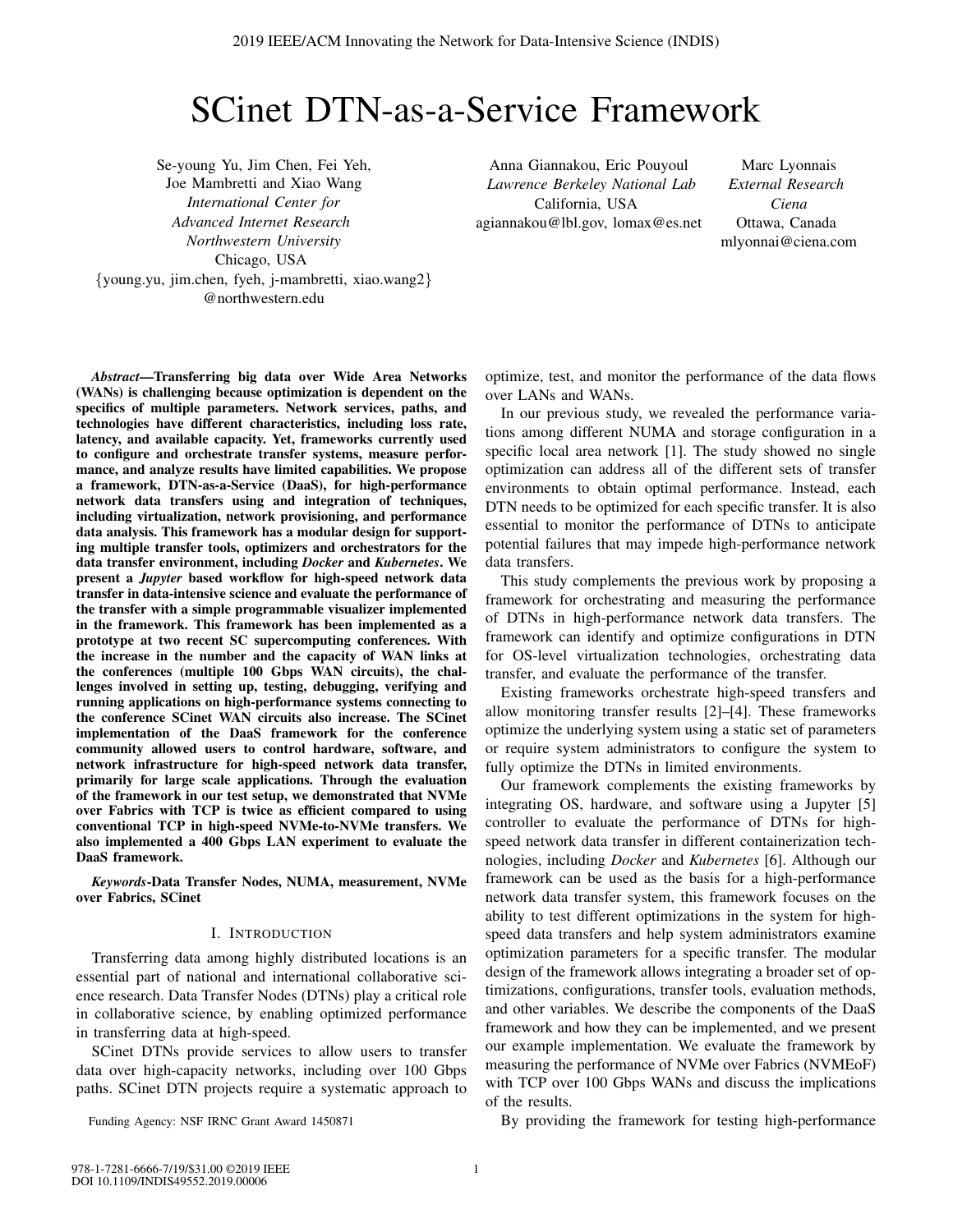network data transfers, we innovate in techniques for measuring performance of DTNs systematically and show how to analyze the result and to optimize for a specific transfer.

Our framework integrates both hardware and software optimization, configuration, testing, and evaluation of high-speed network data transfer using Jupyter, a workflow manager. Users of the DaaS framework can specify their workflow in their Jupyter controller. The controller can call modules to perform tasks that fit their needs.

Our framework ensures consistent performance of highspeed data transfers for data intensive science. It is out of the scope of this study to develop another transfer orchestrator or transfer protocols for WAN. Instead, we focus on integrating different optimizations and analyzing their impact on the underlying system using a framework to test and monitor DTNs. We are building our framework to support existing transfer orchestrators and to allow testing these transfer services with specific optimizations the framework provides. Furthermore, because of the flexibility of this design, we anticipate this framework to assist in migrating such systems from static configurations and deployments to dynamic models that enhance optimizations by adjusting to particular circumstances.

In the next section, we provide background knowledge related to our study. We provide an overview of relevant work in section III and the design rationale of the framework in section IV. We describe the implementation of our prototype of the DaaS framework in section 3. In section VI, we provide our evaluation and discussion. We conclude our study in section VII and describe future works in section VIII.

#### II. BACKGROUND

## *A. DTNs*

Data Transfer Nodes (DTNs) are systems specifically designed for high-performance network data transfers. Generalized systems cannot be used for these types of services. DTNs can be built with different hardware and network capabilities to allow for sharing data among DTNs in WAN. Typically DTNs run software tools for high-speed data transfers between remote endpoints, e.g., GridFTP [7], Globus [3] or XrootD [4].

DTNs are essential components for Science DMZs [8], which allow for segments of networks to be optimized for large capacity transfers. DTNs are typically connected to Science DMZ switch/routers and serve data to both local site and remote sites over the special circuit over LANs and WANs.

To achieve high-performance network data transfers in WAN with DTNs, the DTNs need to be optimized for the specific transfer. This optimization includes specialized tuning and configuration of hardware, firmware, BIOS, OS, and application-level tuning as well as using the transfer protocol optimized for the high-speed network data transfer.

#### *B. DTN-as-a-Service*

DTNs are commonly used in diverse scientific implementations in different large scale research facilities, such as



Fig. 1. SCinet DTN-as-a-service workflow

National Lawrence Berkeley Laboratory<sup>1</sup>, DOE<sup>2</sup>, Argonne National Laboratory<sup>3</sup> and those at research universities.

Each of the DTNs has different hardware, network connectivity, workloads, and software used for different projects. Consequently, no standard set of DTNs can be assumed. It is necessary to anticipate a heterogeneous environment. To support these diverse implementations, our DTN-as-a-Service provides a framework that helps to implement tools to optimize them for specific needs and establish performance baseline of the DTNs. We define a science workflow in a DTN and map the workflow with our framework to resolve DTN performance issues in high-performance network data transfers.

The DTN-as-a-Service allows a user to measure the performance of DTNs using an interactive Jupyter controller. The controller invokes functions to set up, optimize, and measure high-performance network data transfers. The controller also provides a function to evaluate and monitor each transfer.

# *C. SCinet DTN*

Since SC17, the DaaS project has been partnering with technology companies and the SC community to define requirements, select technology components, implement new DTN functions and features, integrate new hardware and software stacks, and reach out and support to additional SC community users. These activities resulted in the development of a SCinet DTN-as-a-Service framework that meets the specific need for SCinet DTNs. A SCinet DTN was first implemented as an integrated prototype service to set up, test,

<sup>1</sup>http://scs.lbl.gov/dtn

<sup>2</sup>https://fasterdata.es.net/science-dmz/DTN/

<sup>3</sup>https://www.alcf.anl.gov/user-guides/data-transfer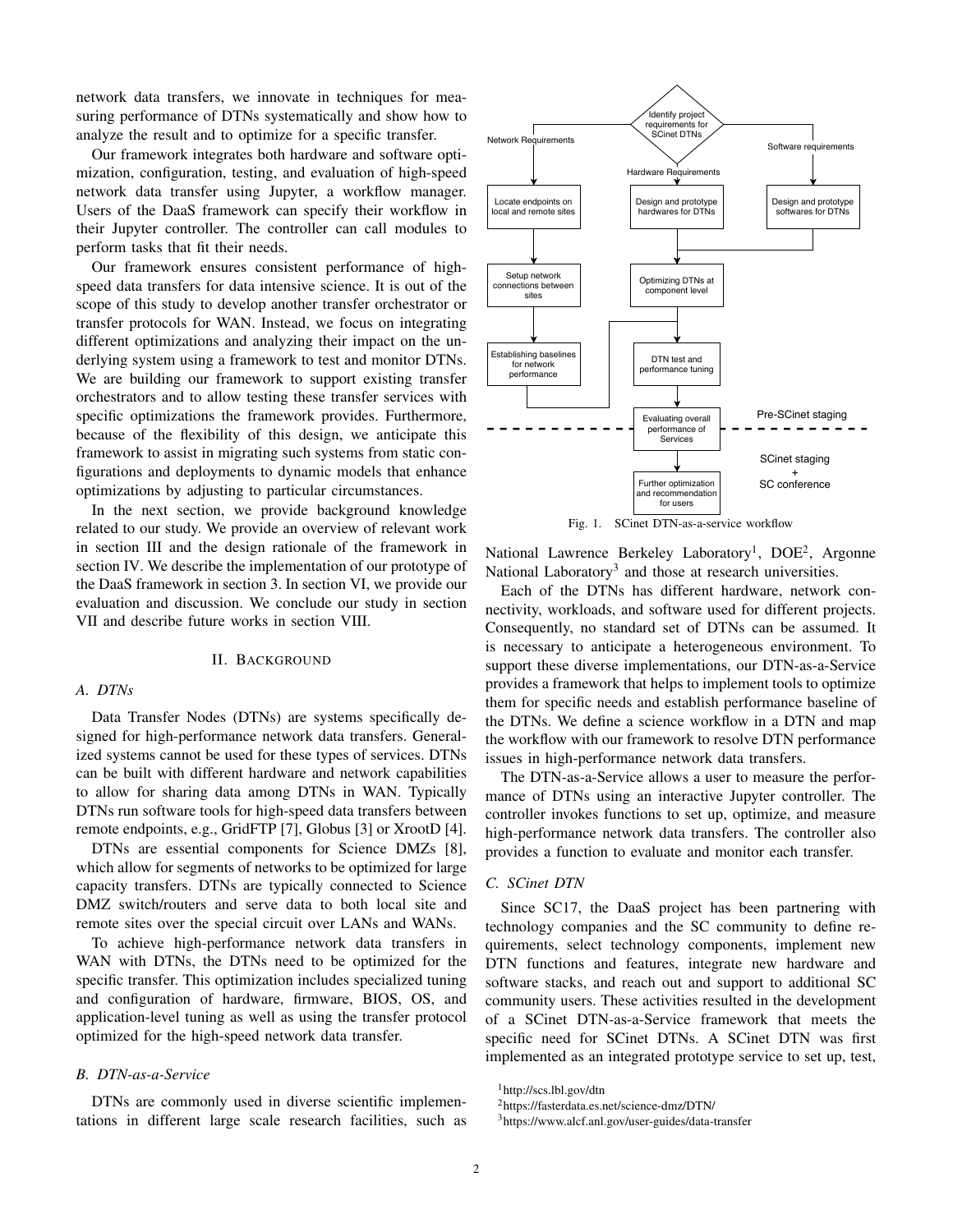tune, verify, debug, monitor and run data-intensive applications on high-performance systems that connect to the SCinet WAN circuits and other SCinet high-performance networks, including the conference WAN. This service demonstrated that it enabled high-performance network data transfers for dataintensive science projects before and during SC conferences. The SCinet DTN provides integrated infrastructure hardware, software stacks, and continuous DevOps integration to enable researchers to transport their big science data over network quickly, reliably, and straightforwardly.

Encouraged by the success of the prototype, we are now transitioning the SCinet DTN service to become a standard SCinet offering for future SC supercomputing conferences. The DaaS framework is implemented as shown in Figure 1. A key point is that DaaS can be implemented not only as a single static service, but as a flexible service can adjust dynamically to the requirements of multiple applications. DaaS is a platform that can support many flavors of a transfer service to ensure it can meet the precise individual requirements of the researchers and demonstrators who use them to transfer large amounts of data over high-performance networks.

#### *D. OS-level virtualization*

This approach uses OS-level virtualization, which allows multiple user-space instances to share a kernel running on a host. Compared to full virtualization, OS-level virtualization reduces the overhead by using a host OS system call from the user-space instance.

OS-level virtualization is used to provide an isolated environment for different applications. Different technologies exist to implement OS-level virtualization, such as LXC, *Docker* [9] and Singularity [10].

Some orchestrators provide a platform for managing OSlevel virtualization [6]. These orchestrators control selection of virtualization technologies, allocation of resources, and deployment of user instances to specific hosts and networks.

## *E. NUMA*

Non-Uniform Memory Architecture [11] allows multiple processors in a system to access the main memory simultaneously. The NUMA architecture reduces the memory access time for multi-processor systems when each processor accesses the local memory allocated from the main memory but causes overhead when accessing memory allocated for other processors because of the nature of cache-coherency.

NUMA in DTNs allows faster data processing with multiprocessors operate on their local memory when applications run in parallel with each other. However, the applications need to access foreign memory through the processor interconnect if the NIC is located at the foreign NUMA node.

In high-speed WAN transfer, transfer applications may benefit from NUMA by avoiding use of foreign memory by binding processes to the processor the network interface is connected to. On the other hand, it is possible to use the other processors when there are not enough processing resources available in the local processor.

# *F. TCP*

TCP [12] is the most popular transport layer protocol used on the internet. It provides reliable transport between end hosts using sliding window and acknowledgments. Many applications rely on TCP for its reliability and ordered delivery.

TCP uses congestion control to achieve max-min fairness among the flows in a shared path. It increases the congestion window size for each flow to increase the size of segments on-the-fly when the link is underutilized. TCP reduces the congestion window size when there is a signal for congestion, usually a packet loss detected by the sender.

This behavior allows TCP flows to avoid congestion collapse when many flows share a network path. At the same time, it may lead to under utilization of the network capacity of a long fat pipe when the path loses packets without congestion. Because the congestion window size increases when the sender receives an acknowledgment, it takes a longer time for flows in a high-latency path to recover the congestion window after each packet loss.

## *G. NVMe over Fabrics*

NVMe over Fabrics (NVMeoF) [13] exports an NVMe interface over networking fabrics by mapping NVMe commands to transport layer protocols. NVMeoF allows a local machine to issue NVMe commands to storage devices attached remotely, enabling it to provide block devices to the OS and applications running on the local machine.

Unlike iSCSI, NVMeoF does not need to translate SCSI command for NVMe devices. Instead, the NVM subsystem forwards the NVMe command directly to the storage devices.

NVMeoF can be implemented in many different network fabrics, such as Fibre Channel, Infiniband, RoCE, and TCP/IP.

## III. RELATED WORKS

In this section, we review the related literature and how our study complements the related works.

Several studies proposed a framework for orchestrating high-speed data transfer in WAN. Globus Striped GridFTP Framework [7] orchestrates high-speed network file transfers and manages accessing, processing, and security. The resource management of the framework relies on Globus Toolkit, which provides broader services including execution management, web information services, and the discovery of services. *GridFTP* uses Globus eXtensible I/O (XIO) system [14] to implement its transfer protocol, supporting FTP and UDT [15].

Big Data Express [2] provides a scalable system architecture and transfer orchestration for high-speed WAN transfer with resource management and modular transfer protocols. It consists of service scheduler, transfer protocol, network provisioning, and authentication.

These frameworks focus on orchestrating data transfer, optimize the underlying system and transfer protocol, resource management, and developing high-speed transfer protocol. Our framework complements these frameworks with the ability to test systems with different hardware to component level,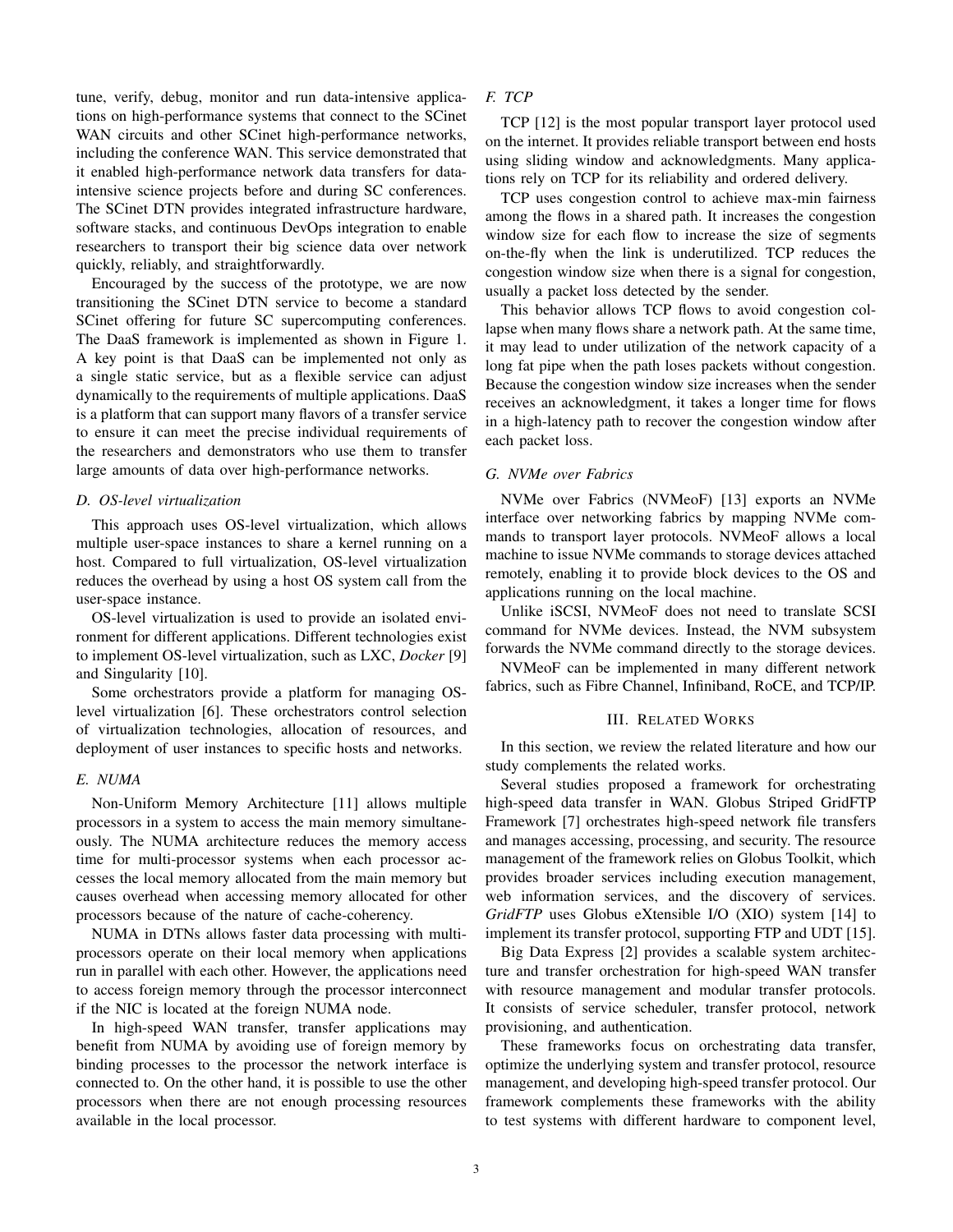

Fig. 2. Design of SCinet DTN-as-a-service framework

OS, and application settings for DTNs with different OSlevel virtualization. Furthermore, the framework can implement orchestrators for existing transfer applications to benefit from their performance. Our framework is not tied with a single transfer application; instead, it focuses on orchestrating different systems and compare each other to achieve better performance in high-performance network transfers.

*Kubernetes* [16] provides a framework for managing the deployment of user-space instances to a cluster of systems hosting OS-level virtualization techniques. Our framework sets up an environment for transfer applications in *Kubernetes* and other orchestrators. Our framework allows configuring the most efficient networking environment with OS-level virtualization such as using host networking<sup>4</sup> in Docker and Kubernetes. The framework also orchestrates transfer protocols to establish a connection between two instances running in different OS-level virtualization techniques.

The DaaS framework has a modular design for easy integration with existing data-intensive science. The framework can be integrated with many SCinet DTN projects to provide better performance and analysis of DTNs.

## IV. DESIGN

Our framework is designed for systematic testing of SCinet DTNs and to comply with a SCinet DTN science workflow



Fig. 3. Overview of SCinet DTN-as-a-service implementation shown in the figure 2. Our framework consists of system optimization and network provisioning and result-analysis modules. Each of these modules exposes their API for a testing module specifying a sequence of tests to evaluate the performance of transfer.

Each module is mapped to a science workflow for DTNs, as shown in Figure 2. Modules mapped into the science workflow provide APIs for a testing script. The testing script specifies which modules and parameters to use in each step.

The system optimization module provides functions to optimize systems for high-performance WAN transfer. This module is prepared for system administrators with an elevated privilege to prepare an optimal environment to experiment with high-performance network transfers. These optimizations include kernel parameters, NIC ring buffer size, IRQ optimizations, and NVMeoF target and host configuration.

The network provisioning module provides functions to establish a path between two DTNs on the WAN. This module includes configuring the network for high-performance data transfers in cluster networking and requires deploying controllable network devices along the path.

The transfer module translates standard API function calls into execution functions for each transfer protocol. This function includes locating data, executing transfers, and verifying the transferred data in the destination.

An evaluation module provides functions that extract transfer data from monitoring systems and prepare data for analyzers. The module provides API to query data from monitoring systems and output results to feed to visualization.

A typical data transfer procedure follows the science workflow in SCinet DTNs shown in the figure 2.

This section describes our prototype implementation of the framework for SCinet DTNs. Figure 3 shows an overview of the implementation detail.

## V. IMPLEMENTATION

## *A. Init modules*

Init modules identify system hardware configuration and provide APIs for transfer modules. A *Machineconf* module is

<sup>4</sup>https://docs.docker.com/network/host/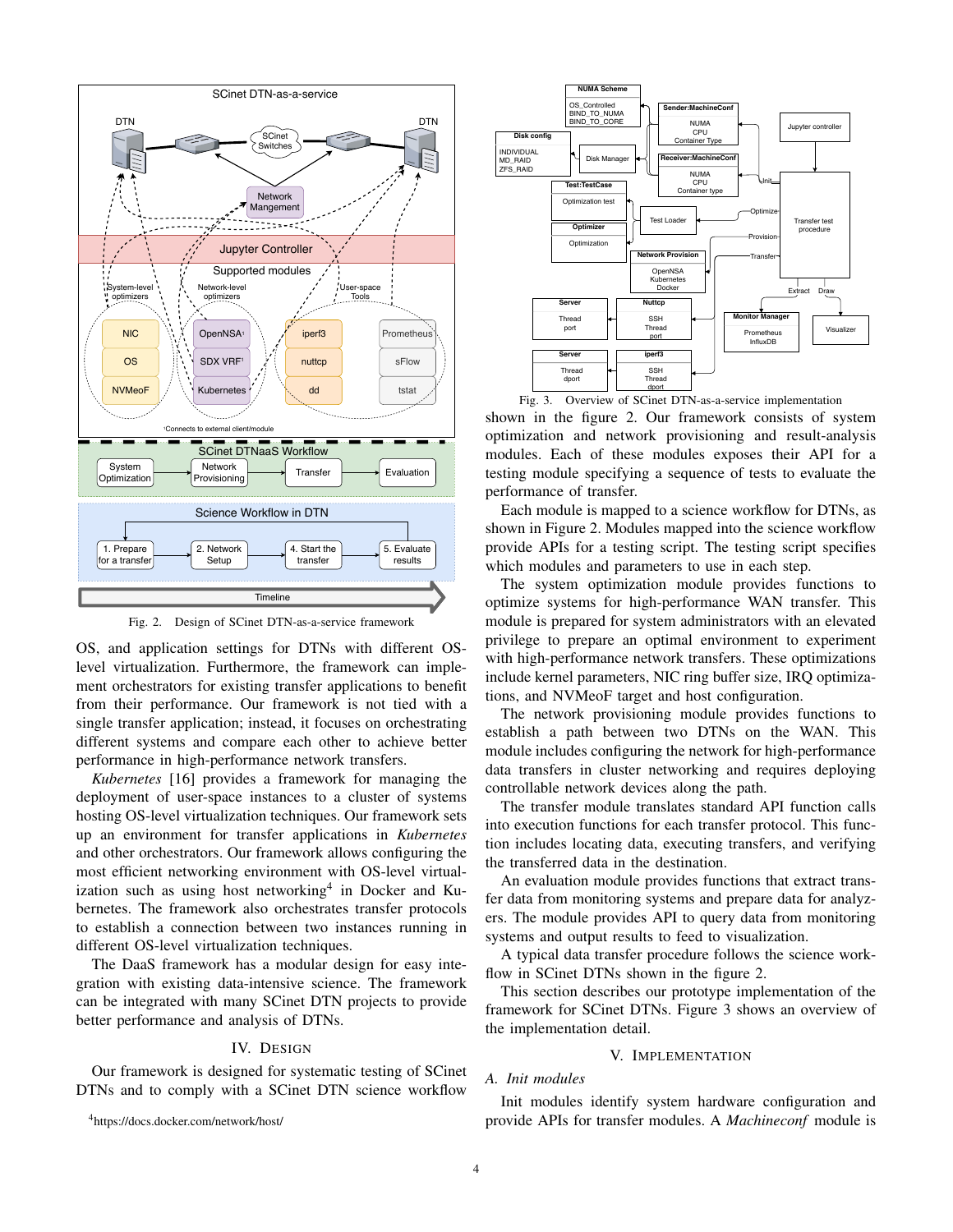implemented to scan NUMA configuration, specify container type and initialize. *Disk Manager* scans Storage configuration and provides API to format, mount, and build RAID.

These modules include a system setup tool to configure the NVMeoF target and initiator on the SCinet DTNs.

#### *B. Optimization modules*

The system optimization module consists of several tests and optimizers. Each test looks for values from kernel TCP buffer sizes, the Linux traffic control, Maximum Transmission Unit (MTU), CPU governor profiles, default Linux system services, NIC drivers, and PCI-express link status to check if they are optimal for high-speed WAN transfer.

These tests are implemented as a python unittest TestCase object and are called from a python TestLoader class and output the result of the test. The main module will accept the network interface names as parameters and set the baseline optimization by default. The test cases can be loaded from a testing script, and individual optimizer functions can be called from the main optimization module.

## *C. Network Provisioning Modules*

The network provisioning module establishes a highperformance network path between DTNs to enable network data transfers. This module is responsible for identifying DTNs in the framework, finding a path between DTNs, and requesting a high-speed path for network data transfers.

The modules include cluster network orchestrator to set host network on the containers running in *Docker* and *Kubernetes* to avoid bottlenecks when using overlay network. These modules also include an NSI-compatible client to set up layer 2 circuits between two hosts running the framework. These modules require additional configuration to allow it to connect to the external network management system and communicate to virtualization orchestrators.

## *D. Transfer modules*

Transfer modules implement common API for different transfer protocols for the testing script. The prototype implementation contains *nuttcp* and *iperf3* module that can be used.

Transfer modules are NUMA aware and implement CPU core-binding schemes for the transfer tools.

- 1) Pinned to Core scheme where each transfer process is bounded to a specific core in the local NUMA node.
- 2) Pinned to NUMA scheme where each transfer process is bounded to local NUMA node using *numactl*, which allows the O/S to schedule the process on any core in that processor but not the other.
- 3) System Balanced scheme where each transfer process is not bounded to any processor so the O/S can schedule the process in any online processor core in the system with the Completely Fair Scheduler (CFS).

We chose to implement transfer modules for *iperf3* (memory-to-memory), *nuttcp* (NVMe-to-NVMe) and *dd*

TABLE I PARAMETERS AVAILABLE FOR TESTING PROCEDURES

| Parameter  | Description                                        |  |
|------------|----------------------------------------------------|--|
|            |                                                    |  |
| Sender     | Machineconf for sender                             |  |
| Receiver   | Machineconf for receiver                           |  |
| num thread | Number of transfer threads to use                  |  |
| cport num  | Control ports to use                               |  |
| dport num  | Data ports to use                                  |  |
| disk conf  | NVMe configuration scheme used in the transfer     |  |
| scheme     | NUMA scheme to use                                 |  |
| src_path   | Path to directory for files to send in sender      |  |
| dst path   | Path to directory for files to receive in receiver |  |
| file size  | Size of files to create in src_path                |  |

(NVMeoF NVMe-to-NVMe) because of their zero-copy transfer support and they consume fewer resources compared to other tools, such as *bbcp* and *GridFTP*.

The transfer module supports two types of integrity checks on each file transferred; file size and checksum. When there is a mismatch between the original and the transferred file due to lost connection or corrupted during transmission, it adds the file to the retransmission queue and retransmits the file.

Currently, orchestrating the transfer is done using *paramiko*, an SSH library for python for *nuttcp* and *iperf3* servers. The library allows users to authenticate against the SSH server. The performance of each transfer depends on how efficient the underlying transfer tool and also the kind of congestion control the tool uses.

## *E. Evaluation Modules*

The evaluation module implements extracting data from the monitoring system and visualization of the data. The current implementation supports *Prometheus* and *influxdb* using REST for data source through Monitor Manager module. Metrics, including processor, network, and NVMe utilization can be extracted from the data source and visualized using Visualizer. Extracted data is grouped using their NUMA binding and NVMe configuration schemes and used in the visualizer module for analyzing the statistics of the transfers. These data can also be evaluated using the external analysis modules.

## *F. Testing procedures*

A testing procedure specifies machines to use, storage setup, transfer size, transfer protocol, and monitoring type. Table I shows the test specification and its variables.

Machine details are specified using the *Machineconf* object, which contains machine name, NUMA node number, IP address, interface name, and RSA key. The procedure module implements a function that translates testing specifications into scripts that configure storage, creates synthetic files, orchestrate servers, and export data using the modules described in the previous subsections. Evaluation module extracts OS and hardware metrics during the transfer and visualizes the data.

In the following section, we evaluate the framework design using a prototype we developed. We performed experiments to show how to optimize the system, choose the transfer protocol, and evaluate the outcome of the transfer using our prototype implementation of the framework.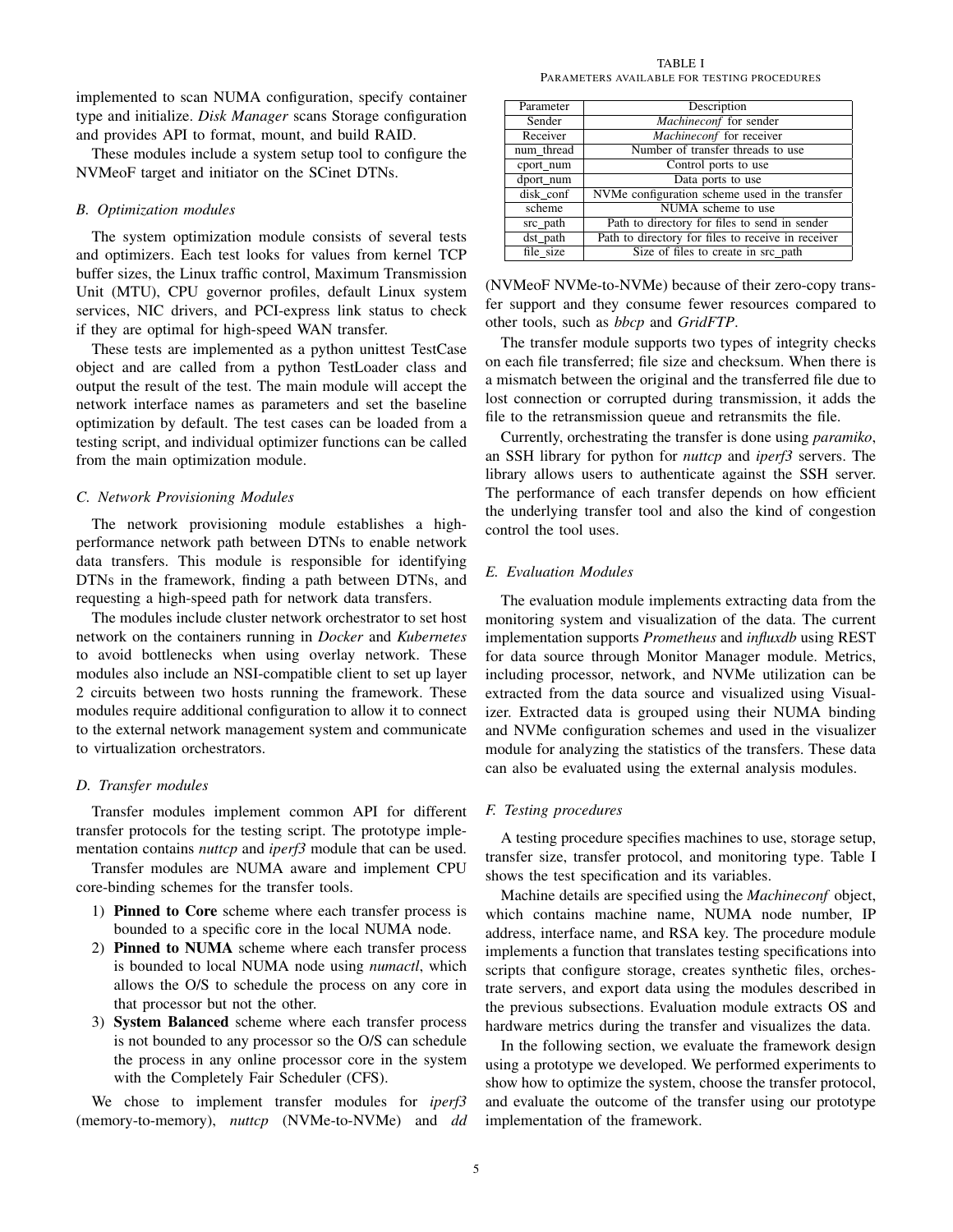

Fig. 4. Testbed used for optimization TABLE II SYSTEM SETUP FOR 400 GBPS LAN TRANSFER

|            | Sender 1,2                                             | Receiver<br>1.2 | Receiver 3      | Receiver 4 |
|------------|--------------------------------------------------------|-----------------|-----------------|------------|
| <b>CPU</b> | <b>AMD</b><br><b>EPYC 7371</b><br>16-Core<br>Processor | Intel(R)        | Intel(R)        | Intel(R)   |
|            |                                                        | Core(TM)        | Xeon(R)         | Xeon(R)    |
|            |                                                        | $i7-7800X$      | Silver 4114     | Gold 5115  |
|            |                                                        | $CPU \omega$    | CPU@            | CPU@       |
|            |                                                        | 3.50GHz         | 2.20GHz         | 2.40GHz    |
| Memory     | DDR4-2666                                              | DDR4-2666       | DDR4-2666 96 GB |            |
|            | 126 GB                                                 | 64 GB           |                 |            |
| NIC        | Mellanox Technologies ConnectX-5                       |                 |                 |            |
| <b>OS</b>  | GNU/Linux 5.2.0                                        |                 |                 |            |

## VI. EVALUATION

## *A. Optimization*

To support 400 Gbps SCinet projects, we evaluated the optimization provided from the framework and measured the performance of memory-to-memory transfers in a 400 Gbps LAN with multiple machines. We prepared six DTNs (two senders and four receivers) to transfer 400 Gbps from senders to receivers. Two senders have two 100 Gbps NICs where receivers have one 100 Gbps NIC. Table II shows the detail of each DTN used in this experiment.

We used a Dell Z9332F-ON to connect DTNs and set up two VLANs with a 400 Gb/s loopback connecting them. Figure 4 shows the network used in the evaluation. Senders sent TCP segments to for receivers using 32 iperf3 streams using our framework through four 100 Gbps connections.

We used the SCinet DaaS framework to optimize the DTNs to maximize their throughput as described in section Optimization modules. Through this optimization, we show our framework can optimize systems with different hardware for 100 Gbps transfers before using them for transferring over WANs to eliminate local bottlenecks.

Figure 5 shows the throughput of each 100 Gbps connection and 400 Gbps loopback connection. We were able to reach an average of 92 % utilization of 400 Gbps using four 100 Gbps connections for 300 seconds.

Each connection utilized between 90 to 94 % of 100 Gbps link, however, we saw between 0 to 500 packets lost each second. Through the monitoring system, we noticed that the receiver 1 and receiver 2 had less number of CPU cores and some of these cores are overloaded, leading to drop packets







## *B. WAN transfer*

To evaluate the prototype implementation of the framework, we decided to emulate a WAN connection between SCinet and an international remote site. We set up two DTNs in Ottawa, Canada, and Chicago, USA. Figure 6 shows the experiment network used and Table III shows the setup of DTNs used in the experiment. Two DTNs are connected through StarLight SDX and Ciena's Network Research Platform providing 100 Gbps end-to-end network capacity. The two DTNs are separated by 2 Waveserver transponders which provide only Long Haul transport OTN protocol. Each DTN is tuned for 100 Gbps network data transfers using the optimization module, as stated in V-B.

The objective of this evaluation is to test the functionality of the framework in a WAN environment which resembles a SCinet DTN WAN service connection. This experiment allows us to test features, usability, and performance of our

TABLE III SYSTEM SETUP FOR 100 GBPS WAN TRANSFER

|             | Sender                                            | Receiver            |  |  |
|-------------|---------------------------------------------------|---------------------|--|--|
| <b>CPU</b>  | $2 * Intel(R) Xeon(R) Gold 6136 CPU @ 3.00GHz$    |                     |  |  |
| Memory      | DDR4-2666 192 GB                                  |                     |  |  |
| NIC         | Mellanox Technologies MT27800 Family [ConnectX-5] |                     |  |  |
| <b>NVME</b> | 2 * Kingston DCP1000                              | 8 * Samsung SSD 960 |  |  |
|             | $(4 * 800$ GB each)                               | PRO 2TB             |  |  |
| ΩS          | GNU/Linux 5.1.0.rc4                               |                     |  |  |
| File System | <b>XFS</b>                                        | <b>XFS</b>          |  |  |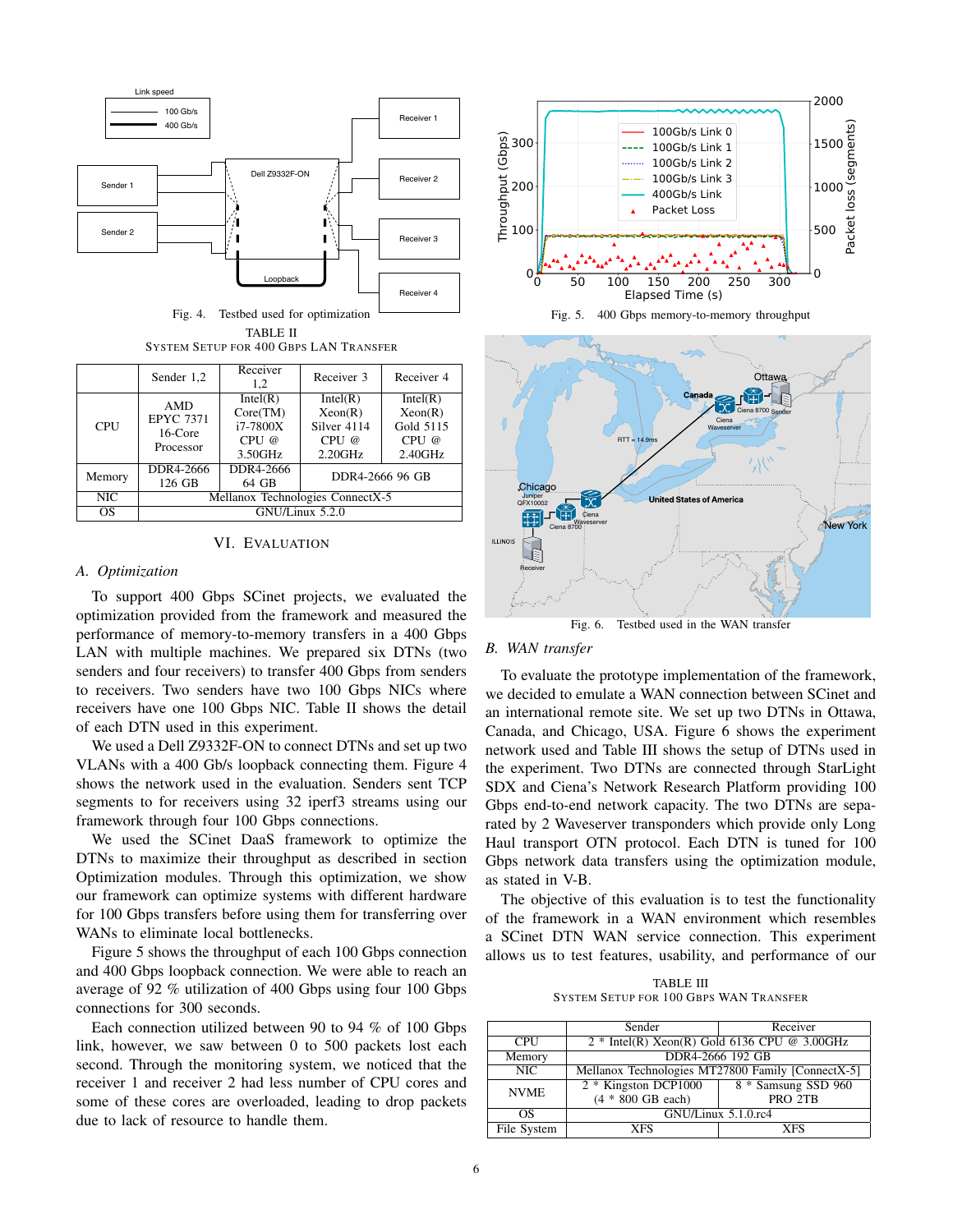

Fig. 7. Completion time of nuttcp, with range shown on the right side of each box



Fig. 8. Completion time of NVMeoF, with range shown on the right side of each box

framework, which we will deploy in the SCinet DTN.

In a preliminary test, we ensured there were no bottlenecks in the network capacity. We used *iperf3* to test available network capacity and achieved 98 Gbps memory-to-memory transfer using the optimizer module in our framework.

From the previous findings, we revealed that using XFS in individual storage devices provides faster performance than MD RAID and ZFS in 100 Gbps network data transfer [1]. We also found the primary bottleneck for 100 Gbps NVMeto-NVMe transfers is NVMe I/O speed. To remedy this, we installed faster NVMe devices in the receiver to increase NVMe write speed and we manually trimmed the mounted volumes before each transfer.

Along with *nuttcp*, we used NVMeoF to demonstrate the evaluation function and post-analysis the framework provides.

In each setup, we transferred four terabytes of data in total to avoid the effects of NVMe cache in the storage controller.

Figures 7 and 8 shows the average completion time of *nuttcp* transfer and NVMeoF with TCP during the experiment, generated from the framework.

NVMeoF with TCP shows significantly faster completion time. It is more than two times faster than *nuttcp* with low utilization transfer. In high utilization transfers, the completion time gain was smaller but still more efficient. The main reason for this result is the NVMeoF has less overhead and better CPU load management compared to the nuttcp server. As shown in figures 9 and 10, NVMeoF has less average CPU



Fig. 9. Average CPU core load of nuttep in low utilization transfer in System Balanced Scheme



Fig. 10. Average CPU core load of NVMeoF in low utilization transfer in System Balanced Scheme

usage than nuttcp, leading to higher overall throughput. In contrast, nuttcp utilizes 100% of CPU cores and throttles the overall transfer most of the time.

Throughout the figures, one can easily compare the load distribution of different transfer tools during the experiment and notice possible bottleneck of some CPU cores.

We noticed a CPU bottleneck during low utilization transfer with nuttcp. The two CPU cores were maximized most of the time during the experiment with *nuttcp* with low utilization transfer, which is the primary bottleneck. In high-utilization transfers, we did not see a much difference because the bottleneck was moved to the NVMe devices.

Interestingly, we observed only a small variation in completion times during the experiment, showing each transfer was consistent in terms of their throughput. The consistent result shows the framework's ability to set up a consistent experiment environment. However, we noticed longer completion times in the Pinned To NUMA scheme using NVMeoF in low utilization transfers. The throughput of the Pinned To NUMA technique was lower than other schemes slightly but significantly, causing the overall transfer to take longer. This behavior suggests optimization challenges exist on the NVMeoF over the TCP module in the Linux Kernel.

In high utilization transfers with NVMeoF with TCP, the Bind to NUMA and Bind to Core schemes show longer completion time slightly, due to the CPU bottleneck. These schemes limit the number of available CPU cores compared to the System Balanced scheme. This leads to slower perfor